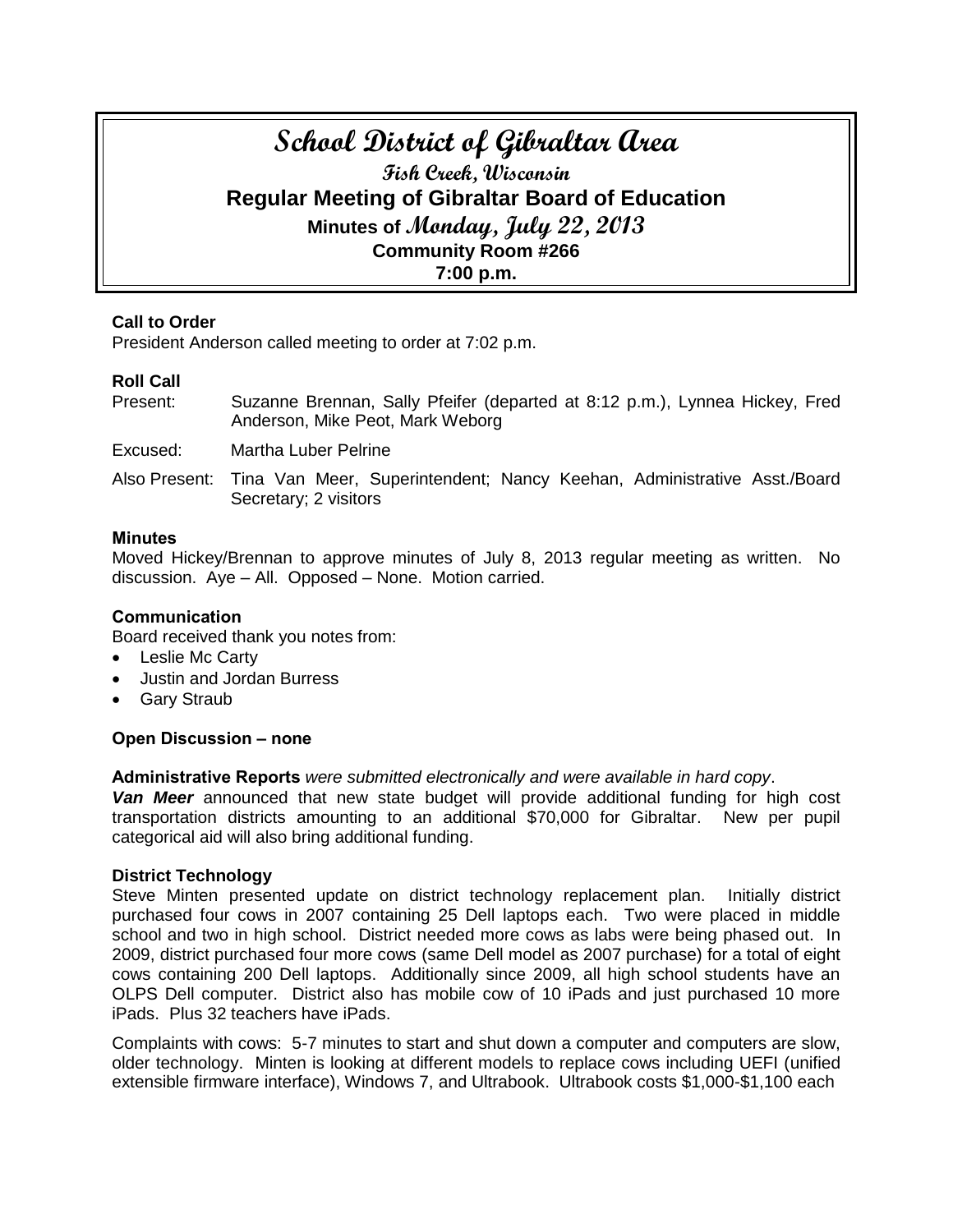# **Regular Meeting of Gibraltar Board of Education Minutes of July 22, 2013 Page 2**

with three years pro support. Target per computer was previously \$650-\$700. Minten requested replacing four of the eight cows with Ultrabooks, which would be 100 computers totaling \$110,000. Price difference is newer technology that will last longer. Projected life is 4.5 to 5 years.

Grades K-8 now use cows and high schoolers use OLPS laptops. Elementary lab has 25 computers purchased new with i3 processor that will last for a while. We are in third year of 2010 technology purchase.

District will re-evaluate life span of cows which need to work well with new online Smarter Balanced Assessment. Board needs better understanding of other potential purchases, including status of bus fleet and potential bus purchase, before making a decision on technology purchase.

# **Payment of Bills**

Moved Weborg/Pfeifer to approve payment of bills totaling \$53,374.13 as presented. No discussion. Aye – All. Opposed – None. Motion carried.

# **Assistant Custodian Posting**

Moved Brennan/Pfeifer to approve posting for an Assistant Head Custodian and Maintenance Supervisor for 2013-14 school year. Discussion: Job description needs to be revised. First reading of revised job description will be August 12. Aye – All. Opposed – None. Motion carried.

#### **Teacher-Certified Instructional Aide Posting**

Moved Weborg/Peot to approve posting for a teacher-certified instructional aide for 2013-14 school year. Aye – All. Opposed – None. Motion carried.

#### **2013-14 Milk Products**

District received bids from Brother's Dairy and Morning Glory Dairy. Moved Hickey/Pfeifer to approve bid from Brother's Dairy to supply our milk products for 2013-14 school year. Discussion: Determination was based on low bid for milk product(s) that are frequently consumed. Aye – All. Opposed – None. Motion carried.

#### **2013-14 Diesel Fuel**

Moved Weborg/Brennan to approve 2013-14 contract for diesel fuel with Country Visions Cooperative. Aye – All. Opposed – None. Motion carried.

#### **2013-14 Student Accident Insurance**

Student accident insurance through Student Assurance Services provides group all pupil coverage and group athletic with a \$250 deductible per injury. It is meant to be secondary insurance coverage to any primary health insurance a family may have. Benefits are determined after a family's primary insurance has determined benefits. For 2014-15, district will compare different insurers for student accident insurance.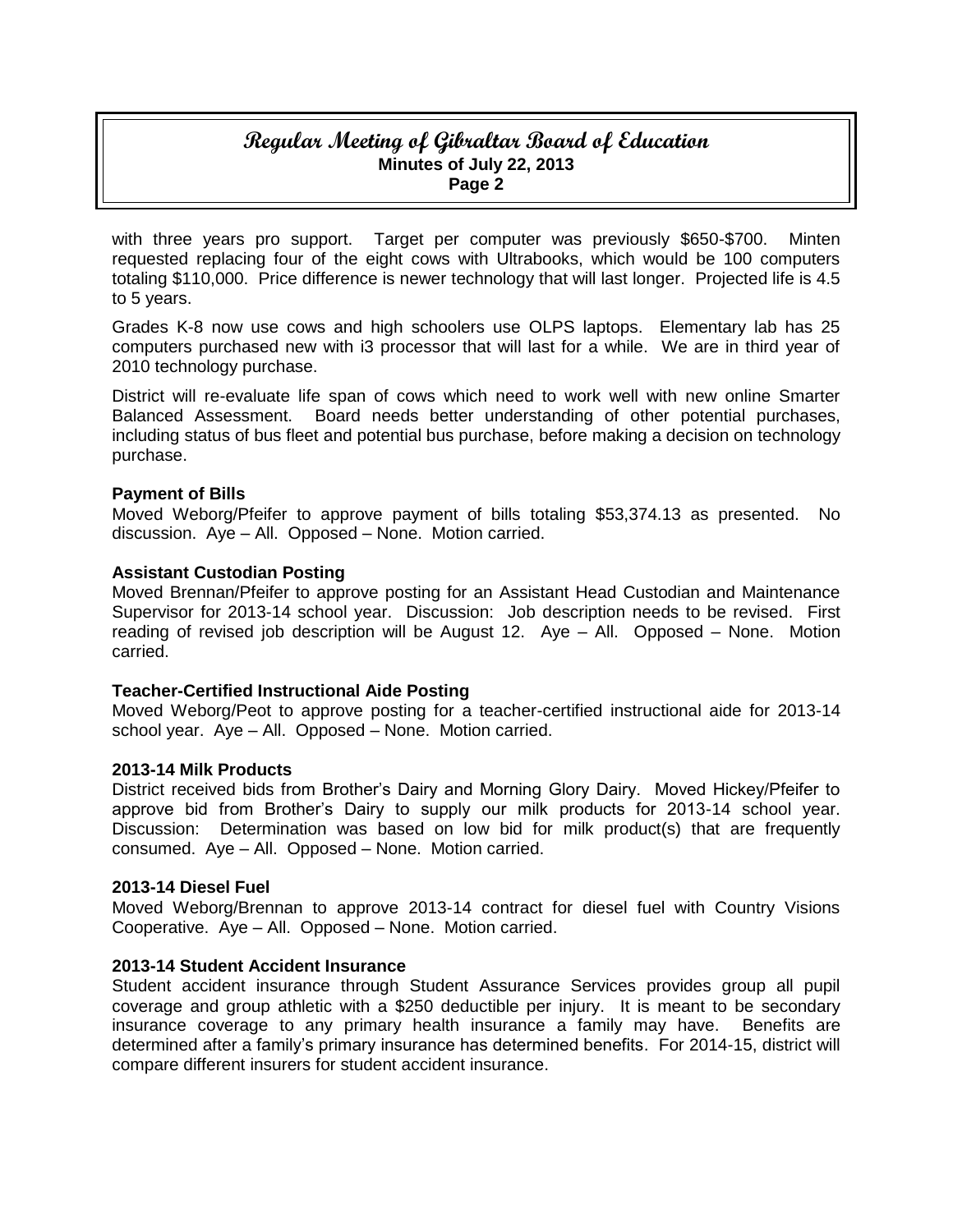# **Regular Meeting of Gibraltar Board of Education Minutes of July 22, 2013 Page 3**

Moved Pfeifer/Hickey to continue all pupil coverage (\$3,055.50 premium) and group athletic coverage (\$12,450 premium) for student accident insurance for 2013-14 school year with Student Assurance Services. Aye – All. Opposed – None. Motion carried.

# **2013-14 Fair Aid Coalition Membership**

Moved Brennan/Pfeifer to approve Gibraltar's 2013-14 membership in Fair Aid Coalition for fee of \$1,249.15 (\$2.15/student). Aye – All. Opposed – None. Motion carried.

#### **Second Reading Policy 7.04(11)**

Moved Weborg/Peot to approve second reading of revised board policy 7.04(11) – Job Description - District Financial Assistant as written. Aye – All. Opposed – None. Motion carried.

#### **Second Reading Policy 6.01**

Moved Pfeifer/Hickey to approve second reading of revised board policy 6.01 – Employee Handbook as written. Discussion: Handbook committee will review final copy before distributing to staff. Each employee will receive a hard copy. If employees have questions, a list will be started and brought to the board. Otherwise, board will review policy annually. Aye – All. Opposed – None. Motion carried.

#### **2013-14 Leaves of Absence**

Moved Weborg/Brennan to approve leave of absence requests for Lori Le Roy and Troy Zak for March 17-21, 2014. Aye – Brennan, Hickey, Peot, Weborg. Opposed – Anderson. Motion carried.

#### **First Reading Policy 7.08**

Board heard first reading of revised board policy 7.08 – Substitute Pay. Board has held substitute pay rates at 2010-11 level for three years. Proposed revision gives a 2.07% wage increase. Second reading is August 12.

#### **First Reading Policy 7.04(28)**

Board heard first reading of new policy 7.04(28) – Job Description - English Language Learner (ELL) Community Outreach Liaison. Second reading is August 12.

# **First Reading Policy 7.04(29)**

Board heard first reading of new policy 7.04(29) – Job Description - Link Coordinator. Second reading is August 12.

#### **Confirm Policy 10.25(1)**

Moved Brennan/Hickey to confirm board policy 10.25(1) – Prices for Lunch Program held at the 2012-13 rates. Aye – All. Opposed – None. Motion carried.

#### **2013-14 Standing Committees**

Board concurred with standing committee dates and times for 2013-14.